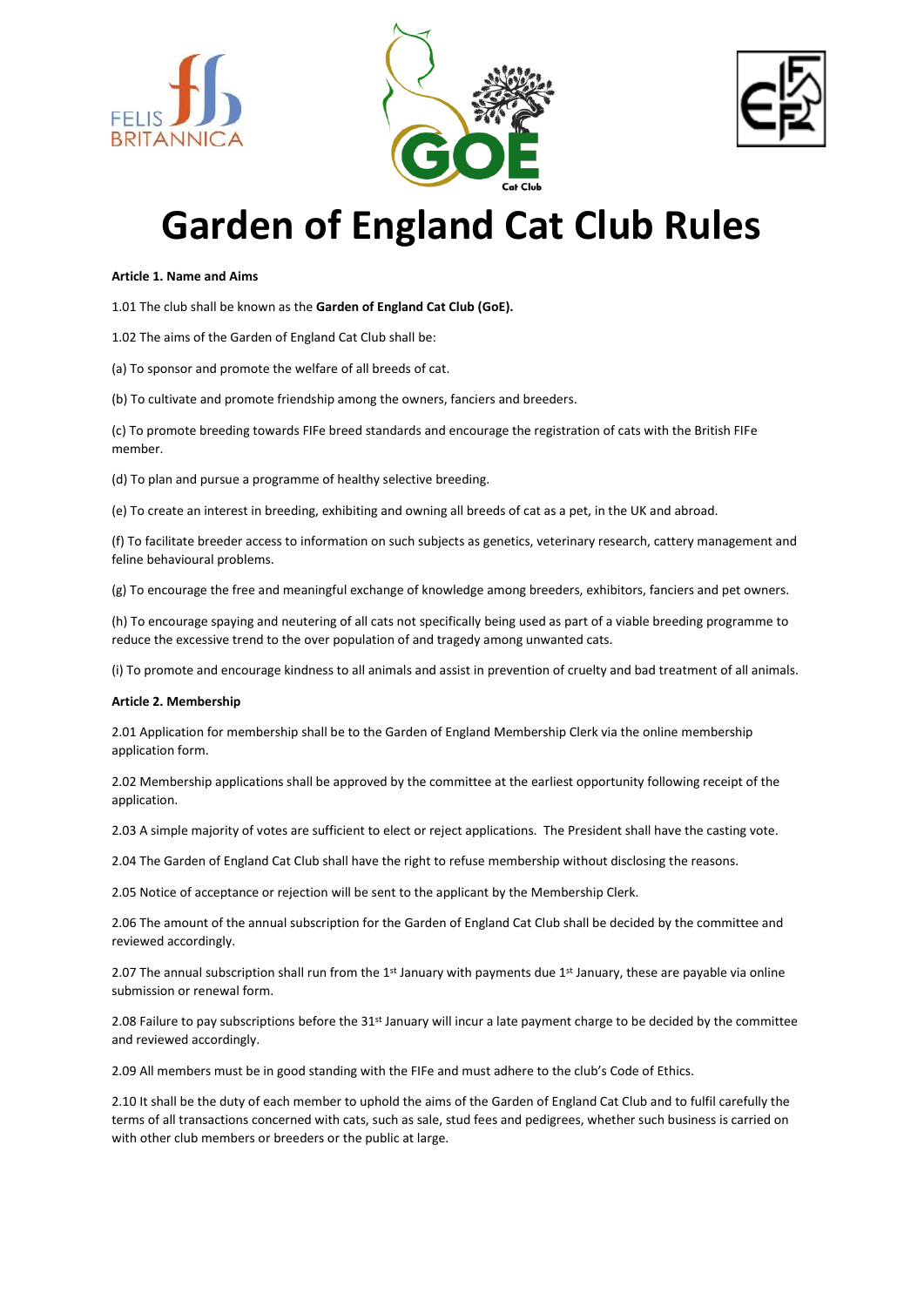





# **Article 3. Affiliation**

3.01 The Garden of England Cat Club shall be a full member club of Felis Britannica.

# **Article 4. Meetings**

4.01 Meetings shall be held on such dates and at such times and places as the committee shall designate, such decision being dependent on the wishes of the majority of the membership.

4.02 An Annual General Meeting (AGM) is to be held once a year, at a place and time to be advised no later than the 1st March each year.

4.03 The date and venue of the AGM shall be notified to members no later than 30 (thirty) days in advance. Members will be invited to submit resolutions and nominations for the Garden of England Cat Club committee to the Club Secretary no later than 14 (fourteen) days prior to the AGM.

4.04 The AGM Agenda will be circulated to all members no later than 7 (seven) days prior to the AGM.

4.05 Special meetings may be called from time to time if necessary for the transaction of important business and may be called by the President, committee or upon written request of five (5) members. The business at this meeting shall be limited to that mentioned in the request.

4.06 Members shall be notified of the time and place of all meetings by mail, telephone, email or in person by the Club Secretary.

4.07 4 (four) regular members, excluding officers, shall constitute a quorum for the transaction of business at a General Meeting. 3 (three) members of the committee, shall constitute a quorum for the transaction at a Committee Meeting.

4.08 All voting will be by simple majority, unless otherwise explicitly stated.

4.09 Voting at all General Meetings shall be in person only.

# **Article 5. Officers and Committee**

5.01 The officers of the Garden of England Cat Club shall be a President, a Secretary and a Treasurer.

5.02 The management of the business affairs of the Garden of England Cat Club shall be under the direction of a committee consisting of not less than four (4) and not more than ten (10) members.

5.03 Committee members shall be elected at the Annual General Meeting and shall take office to serve for the 3 years. All members in paid up membership are eligible to stand for election.

5.04 The committee may co-opt up to four more members provided that the co-opted members meet the membership requirements at that time, and that the total number of elected members shall serve until the next following Annual General Meeting and thereafter shall be eligible for election.

5.05 The officers of the Garden of England Cat Club shall be elected from committee members and are eligible for reelection annually by the committee. Club officers shall be elected at a committee meeting to be held immediately following the Annual General Meeting. A third of the committee shall be deemed to have resigned each year and shall be eligible for re-election should they so wish.

5.06 The Garden of England Cat Club committee may elect annually other officers or sub-committees as deemed advisable.

5.07 Any Committee member who fails to attend 3 (three) consecutive meetings of the committee, except by leave of the President, will be deemed to have resigned.